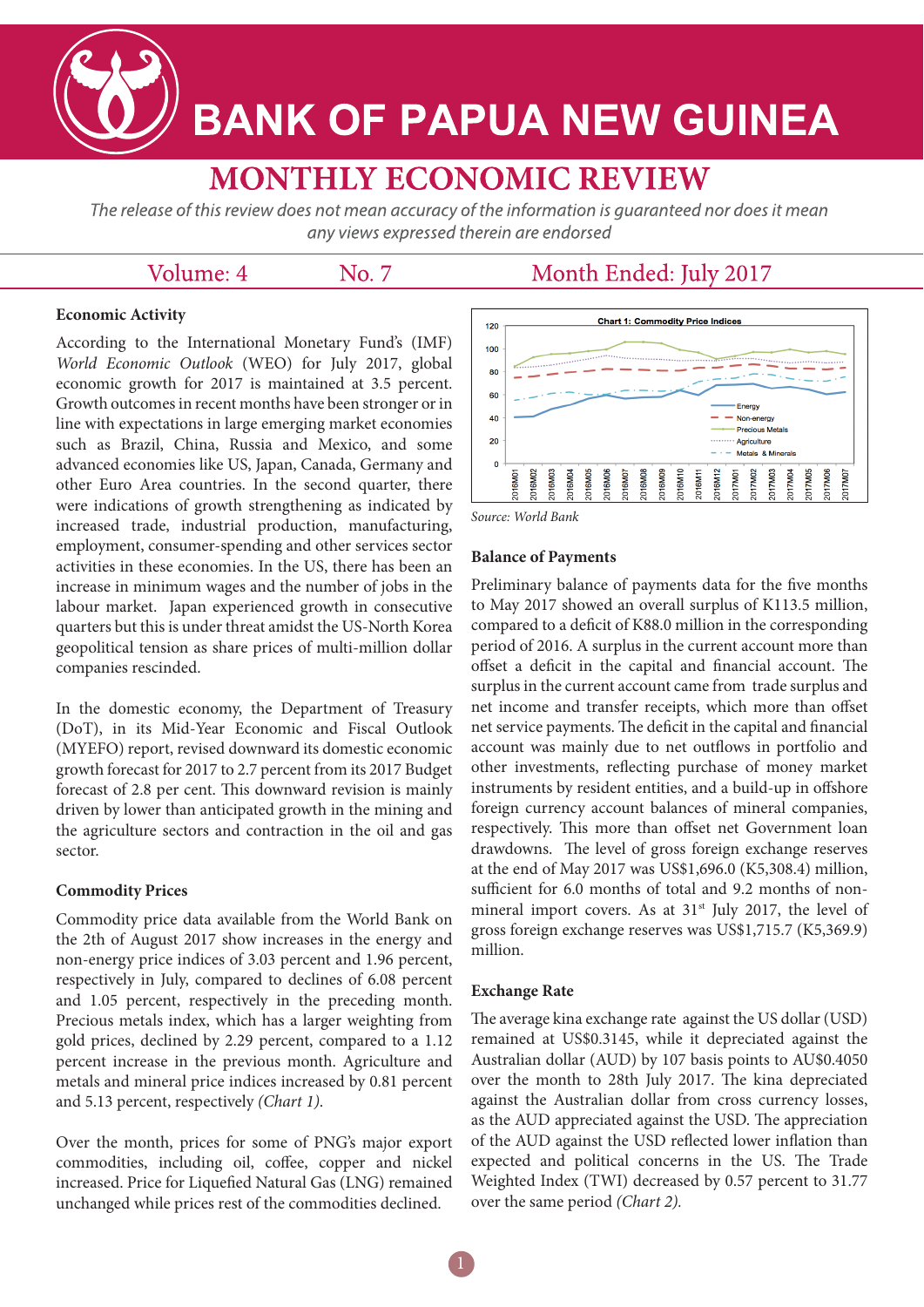

#### **Inflation**

Annual headline Retail Price Index (RPI) to June 2017 increased by 7.5 percent, compared to an increase of 6.2 percent to May 2017. There was an increase of 13.4 percent in the 'Drinks, Tobacco and Betelnut' expenditure group, followed by increases in the 'Food' expenditure group of 7.3 percent, 'motor vehicle operation (petrol only)' subgroup of 6.9 percent, and 'Rents, council charges fuel/ power' expenditure group of 1.1 percent. The annual RPI ex-seasonal and ex-seasonal and fuel underlying measures both increased by 3.4 percent and 2.8 percent to June 2017, compared to increases of 3.3 percent and 2.8 percent to May 2017. Quarterly headline RPI increased by 2.1 percent in June 2017, compared to a decrease of 0.4 percent over the three months to March 2016. There was no change in the monthly headline RPI for June 2017, compared to an increase of 1.7 in the previous month *(Chart 3)*.



#### **Fiscal Operations**

Government's fiscal outcome for the first six months to June 2017, as published by Department of Treasury in the Mid-Year Economic and Fiscal Outlook (MYEFO), show a deficit of K784.4 million, with total revenue of K4, 441.4 million and total expenditure of K5, 225.9 million. Compared to the corresponding period of 2016, expenditure increased by 28 percent, while revenue increased by 6.5 percent. The deficit primarily reflects shortfalls in tax and non-tax revenue receipts, particularly from company income taxes, and dividends from State entities and increase in expenditure, particularly compensation of employees (salaries). The Government cash-flow continues to remain tight.

#### **Domestic Interest Rates & Monetary Aggregates**

Over the month to week-ending 28<sup>th</sup> July 2017, the Central Bank Bill (CBB) rates for 28-day term increased to 1.36

percent from 1.28 percent, while the 63-day term was auctioned once at 2.33 percent in mid-July. There were no allocations at the auction for the other terms. At the Treasury bill auction, the 63-day auctioned once at 2.38 percent in June, while the 91-day rate decreased to 2.45 percent from 2.50 percent. The 273-day and 364-day rates increased to 6.68 percent and 7.96 percent, respectively, from 6.67 percent and 7.94 percent. The 180-day rate remained at 4.74 percent. There were no auctions for the other terms. During the same period, the weighted average interest rates on wholesale deposits above K500,000 increased. The weighted average rate for the 30-day, 60-day, 90-day and 180-day terms increased to 2.55 percent, 0.28 percent, 0.77 percent and 1.02 percent, from 0.22 percent, 0.14 percent, 0.65 percent and 0.83 percent, respectively *(Chart 4).* 



Broad money supply increased by 6.6 percent over the year to June 2017, compared to an increase of 8.3 percent in the corresponding period of 2016. This was due to increases in net claims on the Government, credit to public nonfinancial corporations, other financial corporations and private sector. Monetary base increased by 14.3 percent over the year to June 2017, compared to an increase of 3.2 percent in the corresponding period of 2016. This was mainly due to increases in currency in circulation, partly due to the Election, as well as high commercial banks deposits at the Central Bank.

Commercial bank lending to public non-financial corporations, other financial corporations and other resident sectors decreased by K360.4 million to K12,486.1 million between December 2016 and week-ending 28th July 2017. Over the year to 28<sup>th</sup> July 2017, the weekly average lending by banks increased by 7.8 percent to K12,538.0 million. This mainly reflected advances to the retail, agriculture, finance, manufacturing, petroleum, mining, construction, fisheries, State Owned Enterprises (SOEs), transport and services sectors. The commercial bank deposits decreased by K150.5 million to K21,351.8 million between December 2016 and week-ending 28th July 2017, reflecting withdrawals mainly by the manufacturing, petroleum, finance, retail, mining, agriculture and services sectors. Over the year to 28<sup>th</sup> July 2017, the weekly average deposits increased by 8.4 percent to K21,641.5 million.

#### **Monetary Policy**

The Bank maintained its policy signalling rate, Kina Facility Rate (KFR) at 6.25 percent for the month of July 2017.